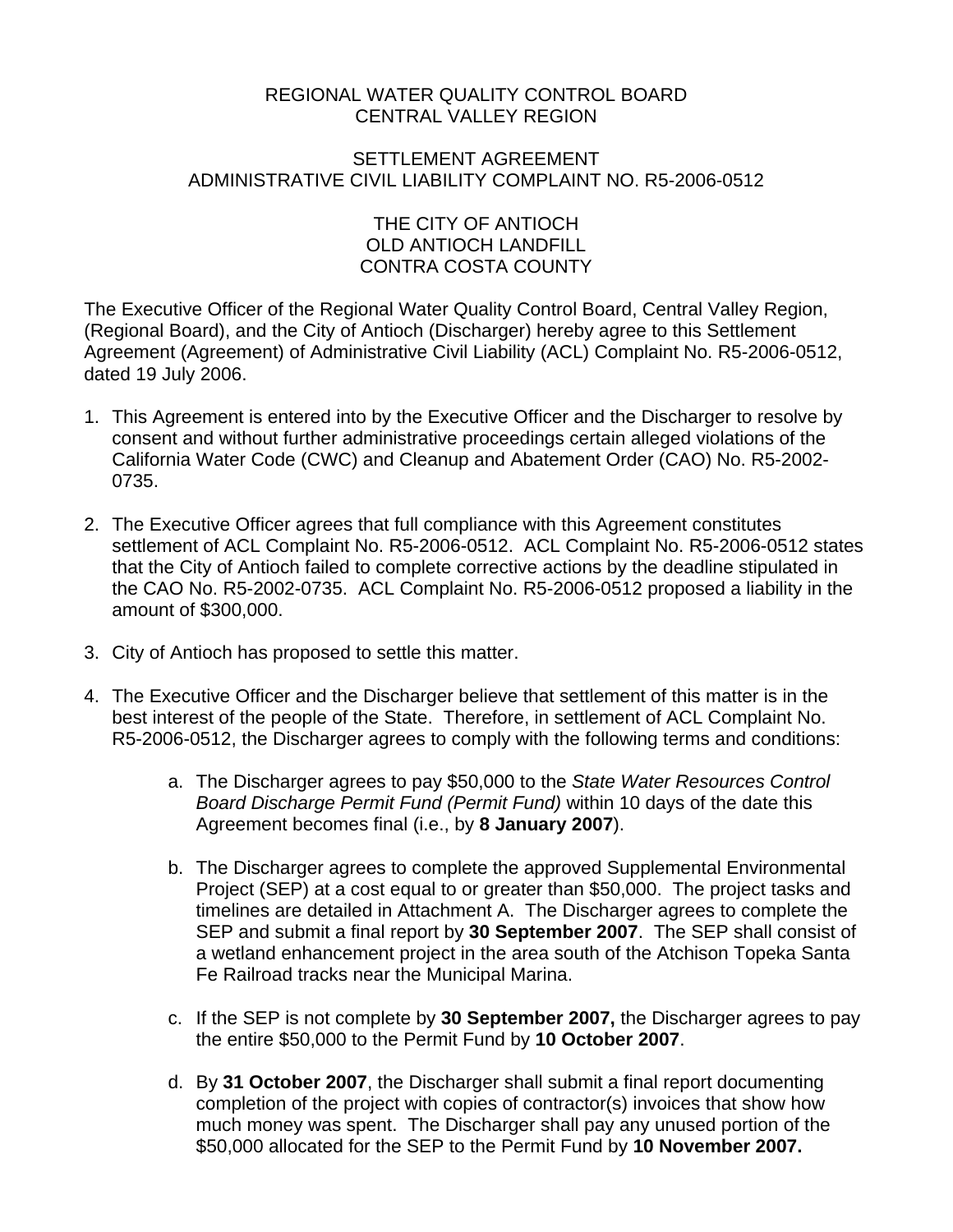- e. An additional \$50,000 shall be deferred pending completion of corrective actions on the City's portion of the Antioch Landfill. The corrective actions shall fully comply with Cleanup and Abatement Order No. R5-2002-0735 by **31 December 2008**. If the City is unable to comply with the **31 December 2008** timeline, the full-deferred amount shall be paid to the Permit Fund by **10 January 2009**.
- 5. In consideration of the City's compliance with this Agreement, the Executive Officer agrees not to initiate any other administrative or judicial enforcement actions against the City for the violations alleged in ACL Complaint No. R5-2006-0512. In consideration of the Executive Officer's settlement of ACL Complaint No. R5-2006-0512, the City agrees to toll any applicable statute of limitations.
- 6. Compliance with this Agreement will be measured by the timely submittal of the \$50,000, the timely completion of the SEP and the timely completion of the corrective actions on the City's portion of the Antioch Landfill. If the Discharger fails to fully comply with this Agreement at any time, then **within 30 days of the demand of the Executive Officer**, the Discharger shall submit payment of the remaining \$50,000, which is the suspended portion of the Complaint. In addition, the Regional Board may take any administrative or judicial enforcement actions available, including re-issuance of a complaint for administrative civil liability for the suspended portion of the ACL proposed in ACL Complaint No. R5-2005-0512.
- 7. The Executive Officer has the authority to settle this matter in accordance with Water Code Section 13323 and Government Code Section 11415.60.
- 8. The Discharger has been informed of the rights provided by Water Code section 13323, subdivision (b), and hereby waives its right to a hearing before the California Regional Water Quality Control Board, Central Valley Region.
- 9. The Discharger understands that payment in accordance with this Agreement is not a substitute for compliance with applicable laws, and that continuing violations of the type alleged in the Complaint may subject it to further enforcement, including additional civil liability.
- 10. This Agreement is severable; should any provision be found invalid the remainder shall remain in full force and effect.
- 11. This Agreement may be executed in counterpart.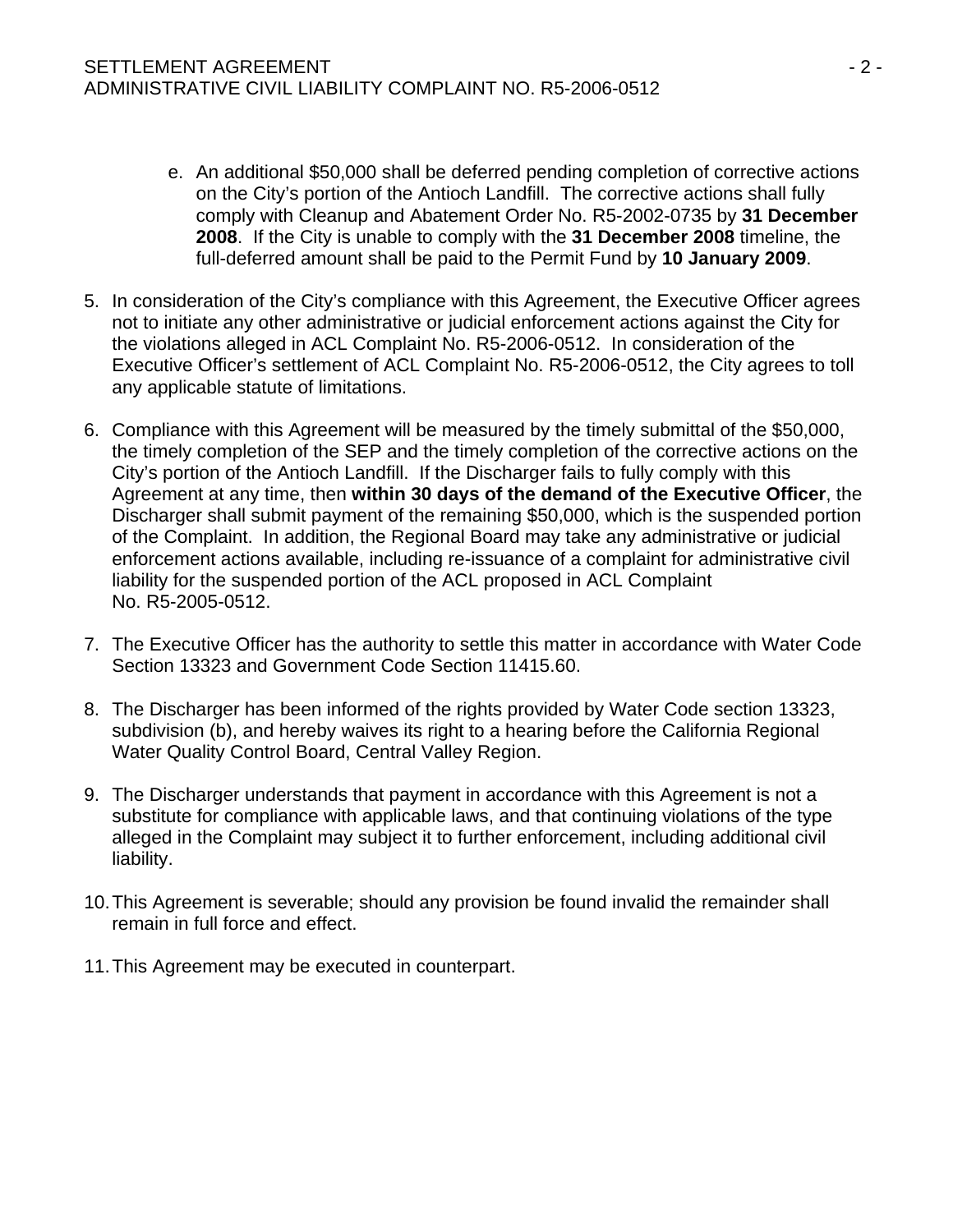IN WITNESS WHEREOF, the Parties hereto have caused this Agreement to be executed by their respective officers on the dates set forth, and this Agreement is effective as of **29 December 2006**.

California Regional Water Quality Control Board Central Valley Region:

By: \_\_\_\_\_\_\_\_\_\_\_Original Signed By\_\_\_\_\_\_\_\_\_\_\_\_\_\_\_\_ PAMELA C. CREEDON, Executive Officer

Date: 29 December 2006

Discharger:

By: \_\_\_\_\_\_\_\_\_\_\_\_\_\_Original Signed By\_\_\_\_\_\_\_\_\_\_\_\_\_\_\_\_\_ Mr. Joe Brandt, City of Antioch, Director of Public Works

Date: \_\_\_\_\_\_\_\_\_\_\_\_20 December 2006\_\_\_\_\_\_\_\_\_\_\_\_\_\_\_\_

Attachment A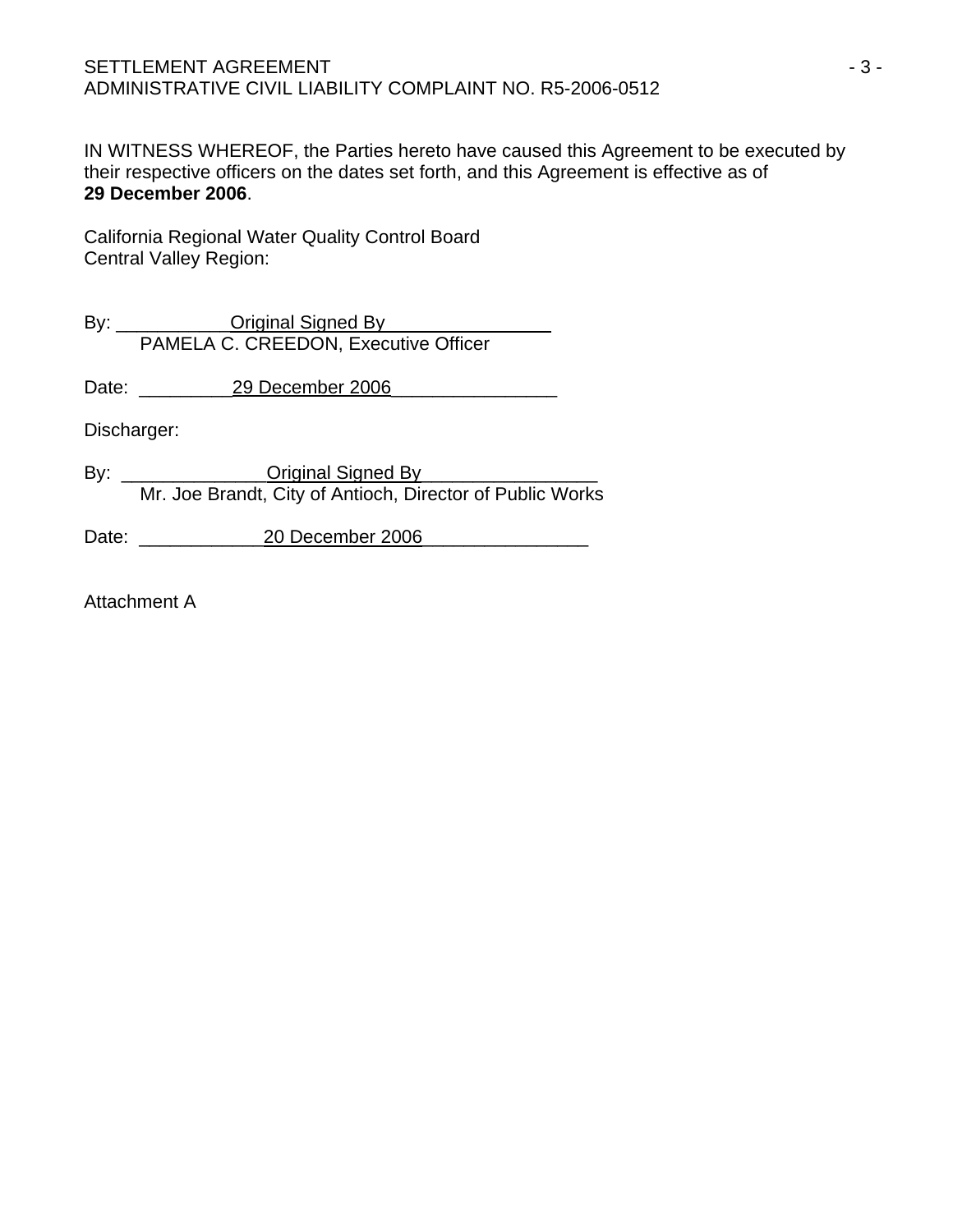# **ATTACHMENT A**

### **Supplemental Environmental Project (SEP) For Compliance With Settlement Agreement on ACL Compliant No. R5-2006-0512**

The proposed SEP would clean up and enhance delineated wetland that is currently overgrown with non-native invasive plant species and routinely inhabited by homeless and transients. The SEP proposes to clean up trash and debris, remove non-native plants and replace those plants with native plants around the perimeter of the wetland. Additionally, the area under an elevated wood walkway would be enhanced to discourage homeless from inhabiting this area. The SEP would directly benefit surface water quality by removing areas for homeless to build shelters. This would reduce or eliminate debris, litter and human waste which impacts water quality and aesthetics of this wetland. Also, the removal of overgrown non-native species of plants and replacement with native plants will improve the tidal and shallow groundwater interface for the area.

This wetland is a 1.03 acre site on the northern edge of the City of Antioch, just south of the San Joaquin River. The aerial extent is defined in a report provided by the City titled *Preliminary Wetland Delineation First and K Streets,* December 2002. The following table provides a schedule and cost breakdown for the project:

# **Special Environmental Project (SEP) Wetland Enhancement - South of Marina**

| Task           | <b>Item Description</b> | <b>Estimated Cost</b> | Date Start | Date Complete | <b>Notes</b>                                                                                                                                                                                           |
|----------------|-------------------------|-----------------------|------------|---------------|--------------------------------------------------------------------------------------------------------------------------------------------------------------------------------------------------------|
| 1              | Wetland Delineation     | \$0                   | N/A        | $Dec-02$      | Performed by PAR<br>Environmental in December<br>2002.                                                                                                                                                 |
| $\overline{2}$ | Permitting              | \$0                   | N/A        | 30-Oct-06     | Per site walk with CDF&G<br>Warden N. Kozicki on 30-Oct-<br>$[02; 401 \& 404$ permits will not<br>be necessary. Scope of work is<br>permitted under the City of<br>Antioch's CDF&G maintenance<br>MOU. |
| 3              | Mobilization            | \$500                 | 15-Apr-07  | 19-Apr-07     |                                                                                                                                                                                                        |

# **Task Schedule and Cost Estimate**